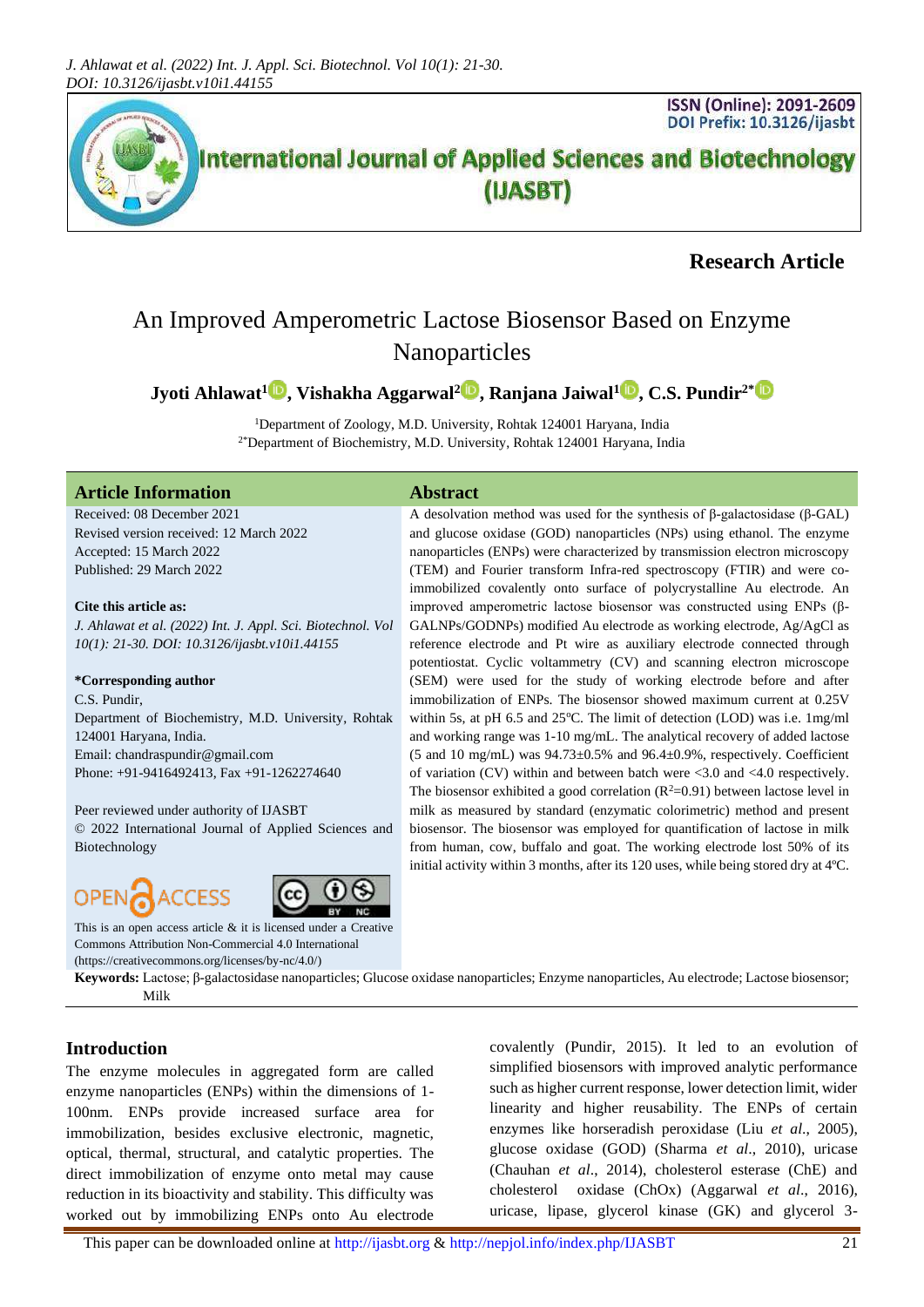phosphate oxidase (GPO) (Narwal and Pundir, 2017), creatininase (CIN), creatinase (CII) and sarcosine oxidase (SOx) (Kumar *et al*., 2017), L-lactate dehydrogenase (LDH) (Narwal *et al*., 2018), sarcosine oxidase (Sox) (Kumar *et al*., 2017), urease (Jakhar and Pundir, 2018), pyruvate oxidase (PyOx) (Malik *et al*., 2019) have been prepared, immobilized/co-immobilized covalently over the Au electrode surface for the synthesis of improved amperometric biosensors for hydrogen peroxide, glucose, uric acid, total cholesterol, triglyceride, creatinine, lactate, glycerol, sarcosine, urea and pyruvate respectively. Hence ENPs have huge scope to be explored.

The quantification of lactose, a disaccharide, in milk or other biological fluids is very important due to its relationship with nutritional value of milk, diagnosis and medical management of diarrhoea, nausea, abdominal bloating, vomiting and flatulence. The inability of adults and children to digest lactose is known as lactose malabsorption. Lactose is hydrolysed by lactase (betagalactosidase) into glucose and galactose, which undergo further metabolism. The cells of intestinal villi produce lactase. The production of lactase declines mostly in the children of ages 2-5 years (Paige *et al*., 1975; Unger and Scrimshaw, 1981). The people in whom lactose is not metabolized, it acts as substrate for gas-producing [gut flora,](https://en.wikipedia.org/wiki/Gut_flora) which convert it into acetic acid, butyric acid, propionic and other short chain fatty acids, which can lead to diarrhoea, bloating, flatulence, and other gastrointestinal symptoms. A gassy and nauseous feeling is caused by  $CO<sub>2</sub>$ , methane and hydrogen as by-products (Friedl 1981; Suarez *et al*., 1995). Thus, lactose containing milk should be avoided by lactose intolerant people. The incapability to consume this milk sugar by humans has vast fitness issues especially between the ordinary people of the world, where the only source of nutrition is milk (Shapiro *et al*., 2002). Compared to tedious, time consuming, expansive traditional methods such as spectrophotometry, infrared spectroscopy, titrimetry, and chromatography (Harris, 1986; Folin and Denis, 1918; Amamcharla and Metzger, 2011; Druzian *et al*., 2005; Scrimshaw and Murry, 1988), biosensing methods are more simple, sensitive, specific and rapid for determination of lactose. Four types of lactose biosensors have been reported so far: (i) Amperometric (Sharma *et al*., 2007; Sharma *et al*., 2004; Goktug *et al*., 2005; Ammam and Fransacr 2010; Jasti *et al*., 2014; Portaccio and Lepore 2017) (ii) conductometric (Campos *et al*., 2014; Marrakchi *et al*., 2008) (iii) third generation (Soldatkin *et al*., 2013) and (iv) combined thermometric & amperometric biosensors (Stoica *et al*., 2006; Yakovlena *et al*., 2012). In these-biosensors, native β-galactosidase and galactose oxidase/glucose oxidase or cellobiose dehydrogenase have been immobilized onto the electrode directly, which may cause denaturation of enzyme(s) and thus reduction in its activity. This problem was overcome in the present work by preparing nanoparticles of lactase and glucose oxidase and

co-immobilizing them covalently onto polycrystalline gold electrode (Liu *et al*., 2005; Sharma *et al*., 2010; Chauhan *et al*., 2014; Aggarwal *et al*., 2016; Narwal and Pundir, 2017; Kumar *et al*., 2017; Narwal *et al*., 2018; Kumar *et al*., 2018; Jakhar and Pundir, 2018; Malik *et al*., 2019). To the best of our knowledge, this is the first report on developement of a lactose biosensor based on enzyme nanoparticles.

## **Materials and methods**

#### *Chemicals*

β-Galactosidase (β-GAL) or lactase from *E. coli* (500 units/mg) and Triton X-100 from Sigma-Aldrich, USA, glucose oxidase (GOD) from *A. niger* (125 units/mg), lactose, horseradish peroxidase and glucose from Sisco Research Lab (SRL), Mumbai were used. The dimension of gold wire was (2 x 20 mm, diameter x height, 24- karat) and purchased from local stationary market. All analytic reagent (AR) grade chemicals and double distilled water (DW) were used during all experimental works.

#### *Instruments Used*

Potentiostat/Galvanostat (Autolab, model AUT83785, Eco Chemise BV, The Netherlands) with the GPES 4.9 software consisted of ENPs modified Au as functional electrode, a KCl-saturated Ag/AgCl as standard electrode and a Pt as counter electrode in all experiments, a transmission electron microscope (TEM; model JEOL 2100F, Japan), Fourier transform infrared (FTIR) spectrometer, spectronic-20 (Thermo Scientific, USA) and a scanning electron microscope (SEM; model JSM-6510, JEOL) at AIRF, J.N.U, New Delhi. Scanning electron microscopy (SEM) of electrodes and transmission electron microscopy (TEM) of aggregates of ENPs were performed at advanced instrumentation research facility (AIRF), Jawaharlal Nehru University (J.N.U), New Delhi on commercial basis.

## *Assay of Free β-galactosidase (β-GAL)*

β-galactosidase assay was performed according to ref. (Sharma *et al*., 2007). The reaction mixture was taken in 15 mL test tubes (covered with black paper) and consisted of 1.8 mL sodium phosphate buffer (0.05 M, pH 6.5) (PB), 0.1 mL dissolved β-GAL in PB, 0.1 ml dissolved GOD in PB, and 0.1 mL lactose solution (5 mg/mL) as substrate. The reaction mixture was incubated at 37°C for 5 min and then 1.0 mL of color reagent (consisting 50 mg 4 aminophenazone, 100 mg phenol and 1 mg horseradish peroxidase in 100 mL 0.4M sodium phosphate buffer, pH 7.0) was added and kept at room temperature for 15 min to attain pink color. Absorbance at 540nm was recorded in Spectronic-20D against control and the content of hydrogen peroxide produced in the reaction was calculated from standard curve between hydrogen peroxide versus absorbance at 540 nm.

#### *Assay of Glucose Oxidase (GOD)*

GOD assay was based on measurement of  $H_2O_2$  produced in GOD reaction using a color reaction with 4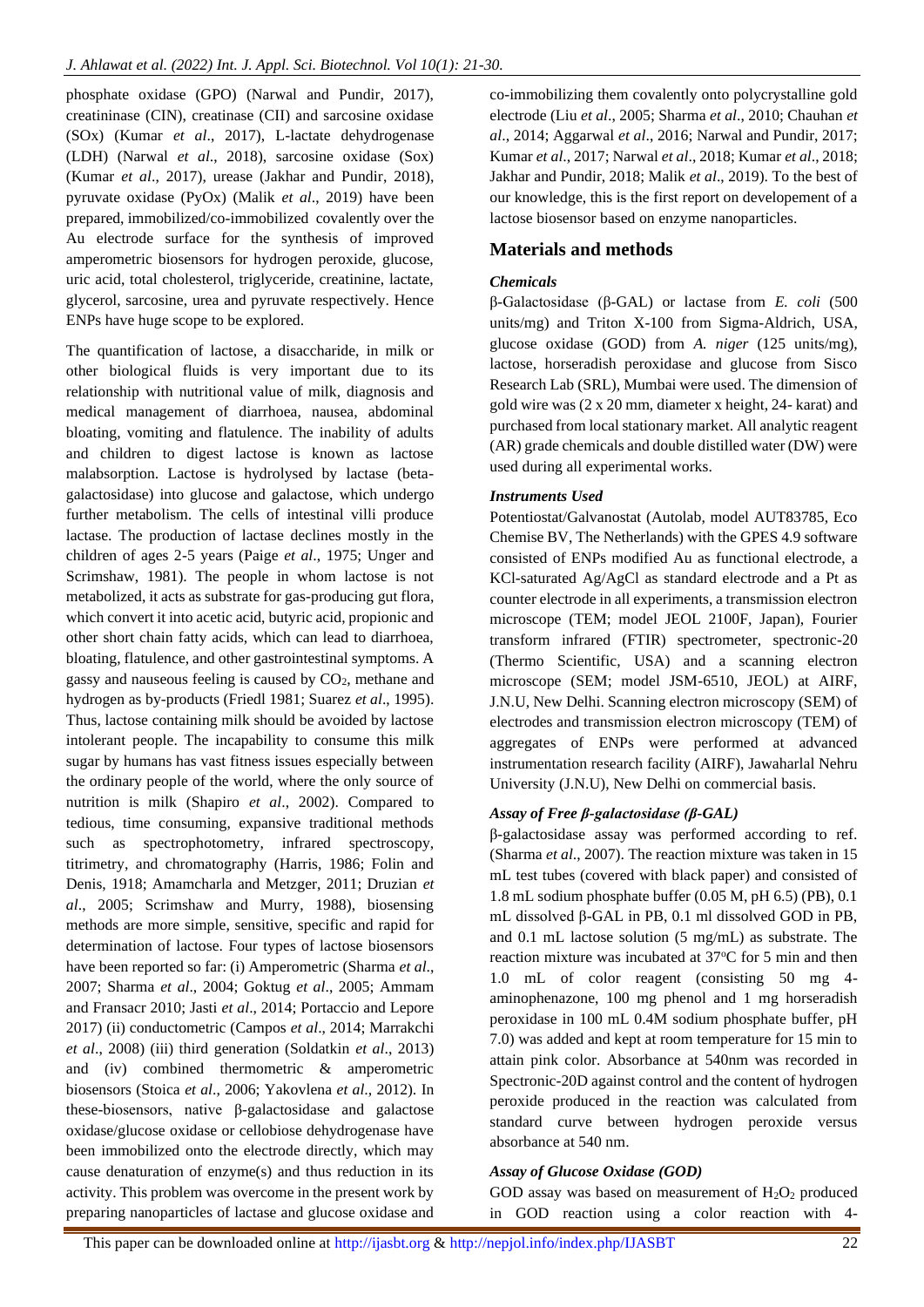aminophenazone, phenol horseradish peroxidase as chromogen system (Sharma *et al*., 2004) and performed in 15 mL test tube wrapped with black paper. The reaction mixture contained 1.8 mL sodium phosphate buffer (0.05 M, pH 6.5), 0.1 mL of GOD (1 mg/mL) and 0.1 mL glucose (5 mg/mL) as substrate. After incubating the reaction mixture at 37°C for 30 min, 1.0 mL color reagent was added and kept at 37<sup>o</sup>C for 15 min to produce color. Absorbance was read at 540nm and the amount of hydrogen peroxide was interpolated from standard curve between hydrogen peroxide concentration and A540.

#### *Preparation of ENPs*

The nanoparticles of β-GAL and GOD were prepared individually by desolvation method (Narwal and Pundir, 2017) with modification. First, 2 mL enzyme solution (2 mg/mL) was taken in a beaker and, then pipetting continuously 4 mL of ethanol drop wise at 0.1mL/min rate under continuous stirring at  $500$  rpm at  $20^{\circ}$ C. The appearance of seemingly white colored precipitate in enzyme solution indicated the formation of ENPs. The addition of ethanol in enzyme solution withdrew the water molecules between the enzyme molecules. Then enzyme molecules interacted with each other by forces like van der Waals, hydrophobic and electrostatic interaction leading to aggregation of enzyme molecules to form ENPs (Chawla *et al.*, 2013). . After that 1.8 mL of glutaraldehyde (2.5 %) was added into ENPs and the mixture was stirred for 24 h for the proper cross linking between ENPs and thus ENPs suspension was formed. Purification of resulting ENPs was done by three cycles of differential centrifugation (14000g,  $20 \text{ min}$ ) at  $4^{\circ}\text{C}$  and the final pellet was re-dispersed in reaction buffer and subjected to ultra-sonication over 5 min, to the original volume in DW. Then 0.12 g of cysteamine was added to suspension of ENPs under constant stirring for 5-6 h, for introduction of thiol (–SH) groups on ENPs. At last, the centrifugation (1200 rpm,  $4^{\circ}C$ , 10 min) was done to separate functionalized ENPs from free enzyme solution, followed by dispersion in 0.05 M sodium phosphate buffer (pH  $6.5$ ) and stored at  $4^{\circ}$ C until used.

## *Characterization of β-GALNPs+GODNPs*

The size and morphology of ENPs (β-GALNPs and GODNPs) was studied by transmission electron microscopy (TEM) at AIRF JNU, New Delhi on commercial basis and their chemical structure by recording FTIR spectra at Genetics Dept., MDU Rohtak.

## *Construction of ENPs modified Au electrode*

The Au wire was cleaned with DW before its surface modification. Before surface modification, Au wire was cleansed with piranha solution  $(3H<sub>2</sub>SO<sub>4</sub>:H<sub>2</sub>O<sub>2</sub>)$  for 20 min and then washed with DW thoroughly. This polycrystalline Au electrode was polished with alumina slurry. Then electrode was dipped into ethanol for 2 min and again rinsed with DW. Then the electrode was dipped into 2mL mixture of thiol functionalized GODNPs and β-GALNPs in 1:1 (2.0

mg:  $2.0 \text{ mg}$ ) at  $4^{\circ}$ C under mild stirring for  $48 \text{ hrs}$ . The thiol functionalized ENPs got bound to polycrystalline Au electrode through Au-thiolate bond (covalent bond) with the release of one water molecule (Chauhan *et al*., 2014).

# $Au_n$ -Au $O + 2(ENP)$ <sub>2</sub>-SH  $\longrightarrow$ Au<sub>a</sub> (Au-S-ENP)<sub>2</sub> + H<sub>2</sub>O

About 55% of protein content of each ENPs was coimmobilized. The electrode with co-immobilized GODNPs+β-GALNPs was washed 3-4 times with the same sodium phosphate buffer to remove unbound protein and used as working electrode and stored dry at 4°C.

## *Fabrication of Lactose Biosensor and Its Response Measurement*

All electrochemical measurements of lactose biosensor were carried out using a conventional three-electrode system having GODNPs+β-GALNPs/Au electrode as the working electrode, a Pt wire as the axillary electrode and an Ag/AgCl (saturated 3 M KCl) electrode as the standard electrode through potentiostat. Cyclic voltammetric (CV) measurements were carried out in a three-electrode cell containing 25 mL sodium phosphate buffer (0.05 M, pH 6.5) and 0.1 mL of lactose (5 mg/mL). Current measurements were performed applying CV in the potential range, -0.75 and +0.75 V. To record cyclic voltammograms, the following instrumental parameters were used: step potential  $+0.75$  mV and scan rate 20 mVs<sup>-1</sup>. All electrochemical measurements were carried out at room temperature. The oxidation peak was observed at 0.260V (vs.Ag/AgCl) for present electrode, corresponding to the oxidation of  $H_2O_2$  arisen due to the following enzymic electrochemical reaction (Fig 1).

| $Lactose + H2O$          | Glucose + Galactose<br>B-GAL                         |
|--------------------------|------------------------------------------------------|
| Glucose + $O2$           | GOD<br>gluconolactone +H <sub>2</sub> O <sub>2</sub> |
| $H_2O_2$                 | $O_2 + 2H^+ + 2e^-$<br>low potential.                |
| Step I                   |                                                      |
| $Lactose + H2O$<br>B-Gal | Glucose + Galactose                                  |





The increase in the value of the oxidation current with increase in lactose concentration resulted, due to the increased concentration of  $H_2O_2$  during enzymatic reaction. This well-defined oxidation peak at 0.260V and reduction peak at -0.031V clearly indicated the catalytic properties of modified electrode (Fig. 2).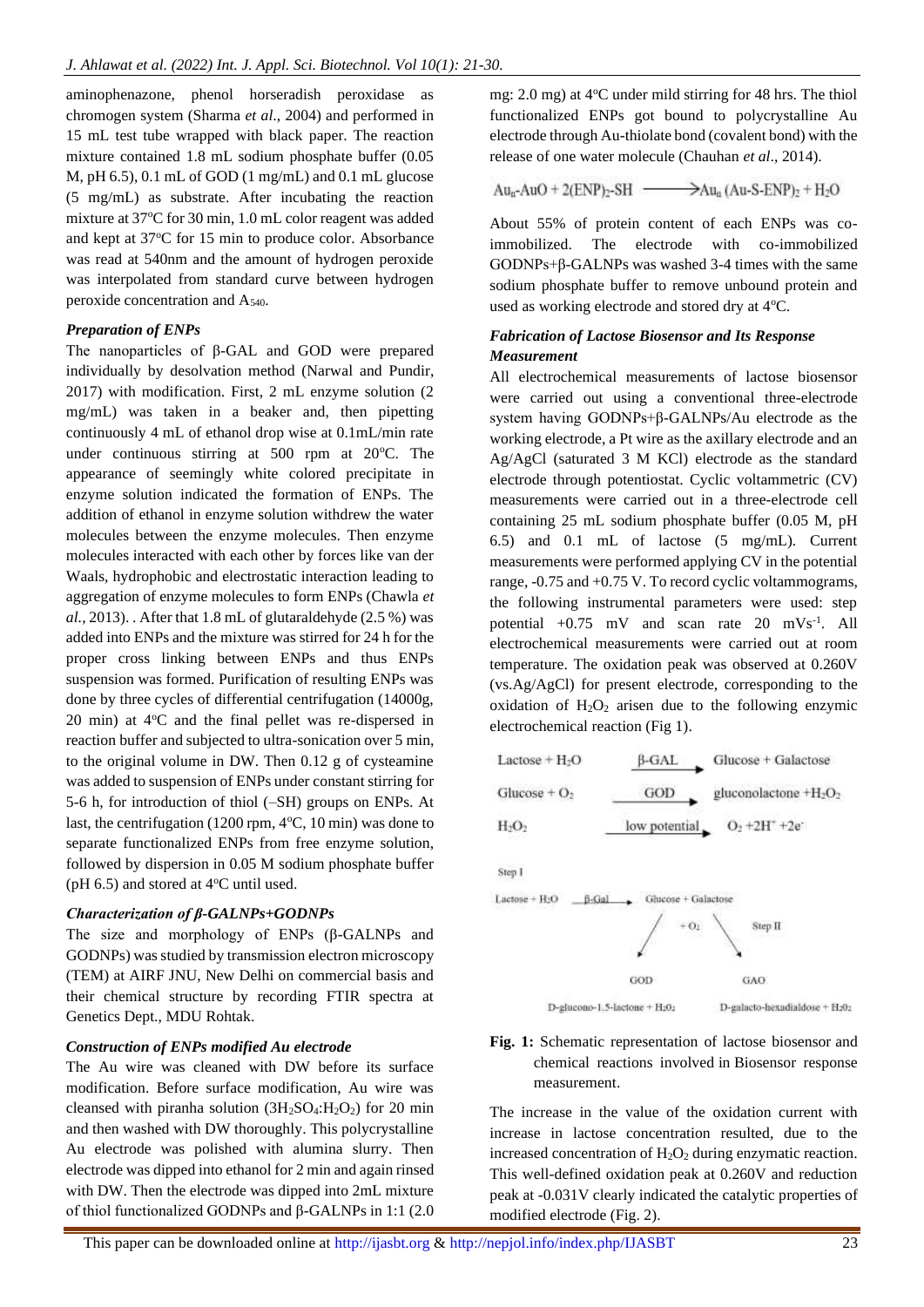

**Fig. 2:** Cyclic voltametric responses of a β-GALNPs/GODNPs/AuE 25 ml of 0.05 M sodium phosphate buffer (pH 6.5) containing lactose at scan rate of 20 m  $Vs^{-1}$  ( $\beta$ -GALNPs= $\beta$ galactosidase nanoparticles; GODNPs = Glucose oxidase nanoparticles; AuE= gold electrode)

#### *Optimization of Lactose Biosensor*

Lactose biosensor was optimized by studying various kinetic parameters. Firstly, to investigate optimum pH, the pH of reaction buffer (0.05 M), pH was varied from 6.0-7.5 at an interval of 0.5 using sodium phosphate buffer. Secondly, to determine optimal incubation temperature, the reaction mixture was incubated at various temperatures arising from 20-50◦C. Thirdly, the effect of lactose concentration on biosensor response was studied by taking lower (1-10 mg/mL) and higher (10-100 mg/mL) concentration range of lactose.

#### *Determination of Lactose in Milk Samples*

All the milk samples (1 mL) from cow, hybrid cow, goat and human were taken in micro-centrifuge tubes and

centrifuged at 2000 g for 5 min at room temperature. Pellets (insoluble proteins) and supernatant (milk sugars and fats) from sample tubes were collected. The clarified part of supernatant of milk was diluted suitably and stored at  $4^{\circ}C$ until used. The procedure for milk lactose determination was the same as shown for biosensor response measurement under optimal working conditions of biosensor except that the lactose solution was replaced by processed milk.

#### **Results and Discussion**

## *Characterization of β-GALNPs and GODNPs*

The average size of β-GALNPs and GODNPs as shown by TEM was 14 nm and 33 nm respectively (Fig.3 and Fig.4). FTIR showed transmittance at 3318cm-1 in native β-GAL (Fig.5a) and 3300 cm<sup>-1</sup> in β-GALNPs (Fig.5b) which shows presence of free NH<sup>2</sup> groups. FTIR signals at 3318 and 3300 cm-1 can also be assigned for -OH and -COOH groups. The presence of amide bond in both β- GAL and β-GALNPs was indicated by transmittance at 1636 cm<sup>-1</sup>. Transmittance at 1636 cm-1 in both GOD (Fig.6a) and GODNPs (Fig.6b) shows the presence of amide I bond. Native GOD and GODNPs also showed free NH<sup>2</sup> group at 3314 and 3285 respectively. FTIR spectra of native GOD and GODNPs had peak at 1100 cm<sup>-1</sup> showing the presence of C-O bond.

#### *Characterization of β-GALNPs /GODNPs/Au Electrode by SEM*

Smooth surface shown by bare gold electrode (Fig.7a) and globular surface morphology shown by β-GALNPs/GODNPs/Au modified electrode (Fig.7b) confirmed the immobilization of both ENPs together onto Au electrode.



**Fig. 3:** Transmission electron microscopy (TEM) images of β-GALNPs (β-GALNPs=βgalactosidase nanoparticles)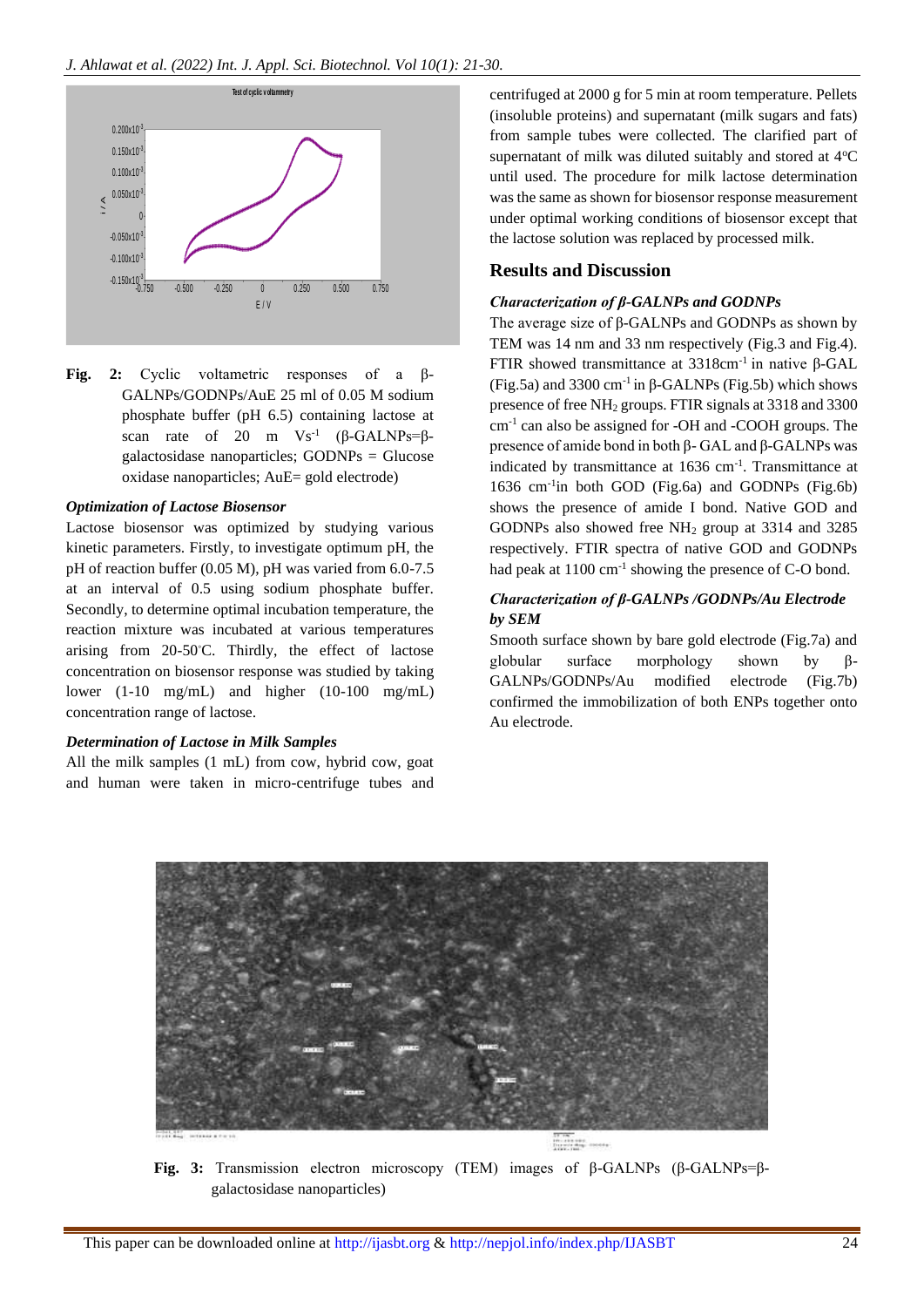

**Fig. 4:** Transmission electron microscopy (TEM) images of GODNPs (GODNPs = Glucose oxidase nanoparticles)



**Fig. 5(a)**: Fourier Transform Infra-Red Spectra (FTIR) images of β-GAL (β-GAL=βgalactosidase)



**Fig. 5** (b): Fourier Transform Infra-Red Spectra (FTIR) images of β-GALNPs (β-GALNPs = β-galactosidase nanoparticles)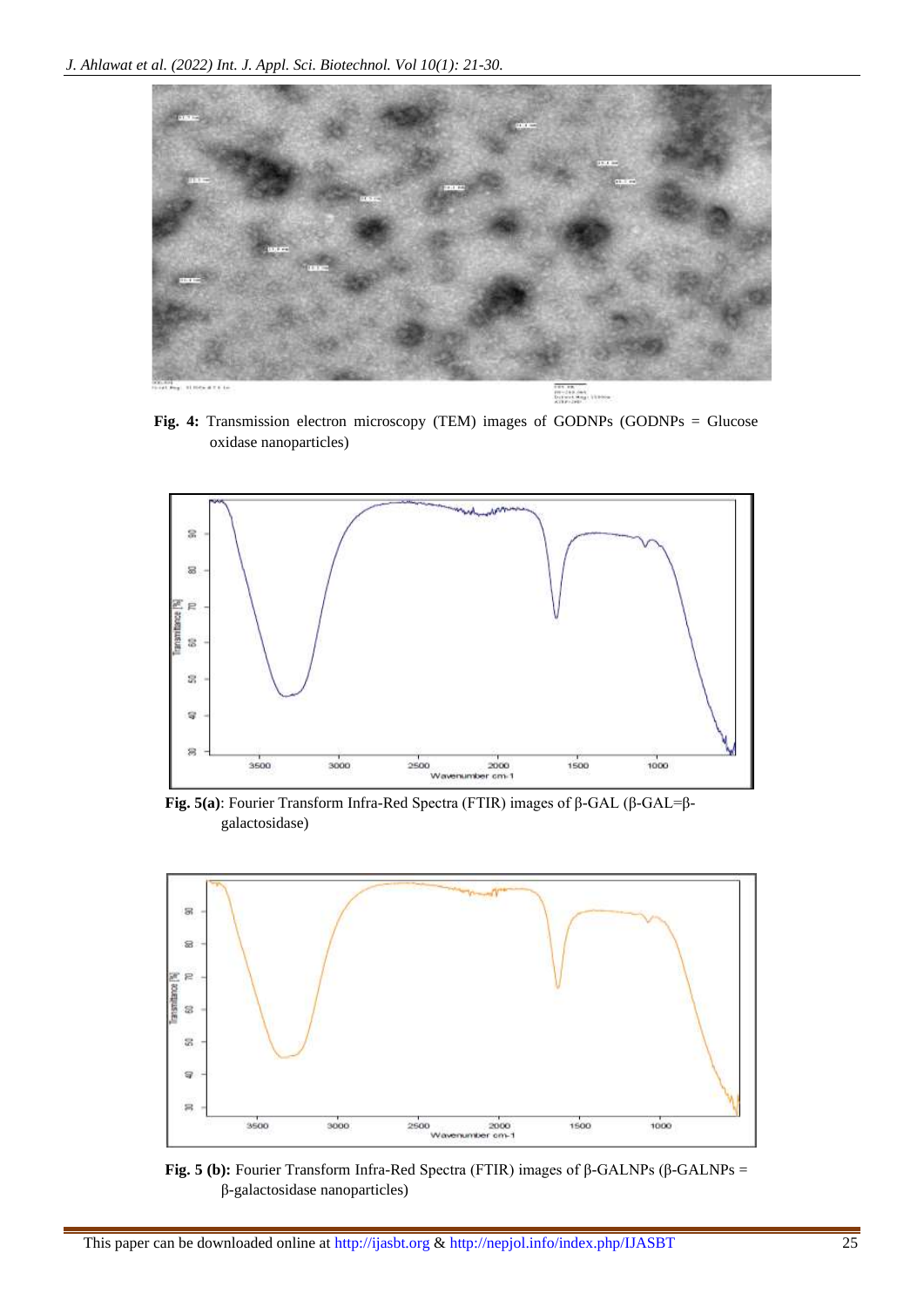

**Fig. 6 (a):** Fourier Transform Infra-Red Spectra (FTIR) images of GOD (GOD= Glucose oxidase)



**Fig. 6(b):** Fourier Transform Infra-Red Spectra (FTIR) images of GODNPs (GODNPs = Glucose oxidase nanoparticles)



**Fig. 7(a):** Scanning electron microscopy (SEM) images of bare electrode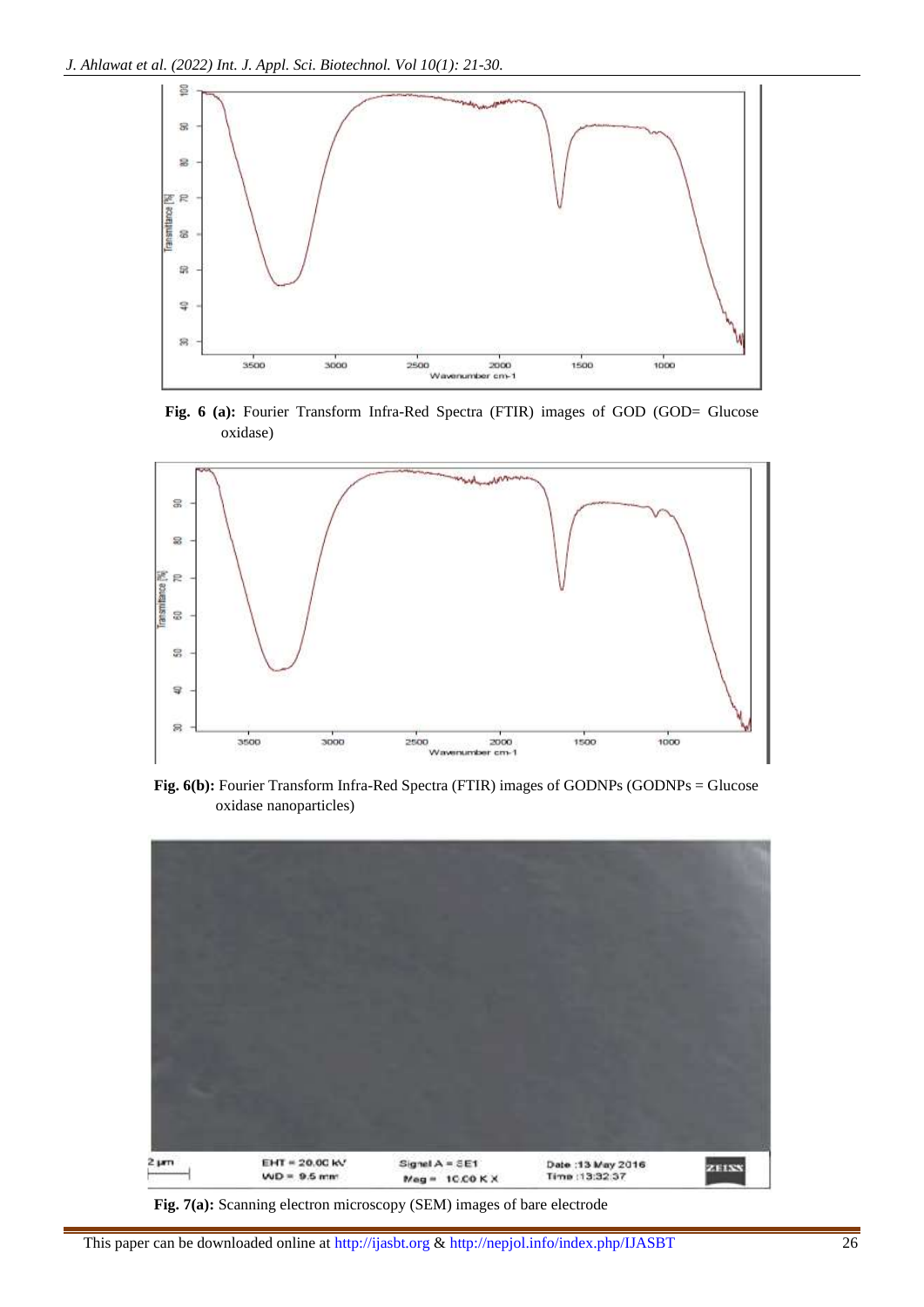

**Fig.7(b):** Scanning electron microscopy (SEM) images of immobilized β-GALNPs+GODNPs electrode (β-galactosidase nanoparticles; GODNPs = Glucose oxidase nanoparticles)

#### *Effect of pH and Temperature on Lactose Biosensor*

Amperometric measurements investigated effect of pH and incubation temperature on β-GALNPs/GODNPs/Au modified electrode in 1mg/mL lactose. Fig. 8 shows lactose biosensor showed optimum at pH 6.5, which is similar to (Sharma *et al*., 2007; portaccio and Lepore, 2017), but lower than (Sharma *et al*., 2004) and higher than (Ammam and Franscar, 2010). The optimum temperature of biosensor was  $25^{\circ}$ C (Fig.9), which is lower than earlier reports (Sharma *et al*., 2007; Sharma *et al*., 2004; Gogtug *et al*., 2005; Ammam and Fransacr, 2010; Jasti *et al*., 2014; Yakovleva *et al*., 2012). Therefore, all experiments were carried out at pH  $6.5$  and  $25^{\circ}$ C. The biosensor showed fast response within 5s, which is lower than earlier reports (Ammam and Fransacr, 2010; Soldatkin *et al*., 2013). There was a linearity between biosensor's current response and lactose concentration upto 10 mg/mL, after which it showed hyperbolic relationship (Fig.10a and 10b), which is better than previous reports (Sharma *et al*., 2007; Sharma *et al*., 2004; Jasti *et al*., 2014).

#### *Evaluation of Biosensor*

Present lactose biosensor showed low detection limit i.e. 1 mg/mL, which is lower than earlier reports (Jasti *et al*., 2014) but similar to ref. (Ammam and Fransacr, 2010) and higher than ref. (Goktug *et al*., 2015; Ammam and Fransacr, 2010; Campos *et al*., 2014; Marrakchi *et al*., 2008). The average recoveries of added lactose (5 and 10 mg/mL) in milk (n=5) was  $94.73 \pm 0.5\%$  and 9 6.4 $\pm 0.9\%$  for the present electrode. To check accuracy of biosensor, lactose containing five milk samples were taken in one run (within batch) and after storage at  $-20^{\circ}$ C for one week (between batches).The coefficient of variation (CVs) within and between batch were <3% and <4% respectively (Table 1), suggesting the consistency and repeatability of present biosensor.



**Fig. 8:** Effect of pH on the current response of β-GALNPs+GODNPs on modified Au electrode. Standard assay conditions were used for biosensor except for the pH which was changed from 6.0 to 8.0 at an interval of 0.2. Sodium succinate buffer at pH 5 and 5.5 and sodium phosphate buffer between pH 6.0 to 8.0 were used at a final concentration of 0.05 M (β-galactosidase nanoparticles; GODNPs = Glucose oxidase nanoparticles; AuE gold electrode)



**Fig. 9:** Effect of temperature on current response of β-GALNPs+GODNPs on modified Au electrode. Standard assay conditions were used for biosensor except for the incubation temperature which was varied from 10 to 50ºC at an interval of 10 (β-galactosidase nanoparticles; GODNPs = Glucose oxidase nanoparticles; AuEgold electrode)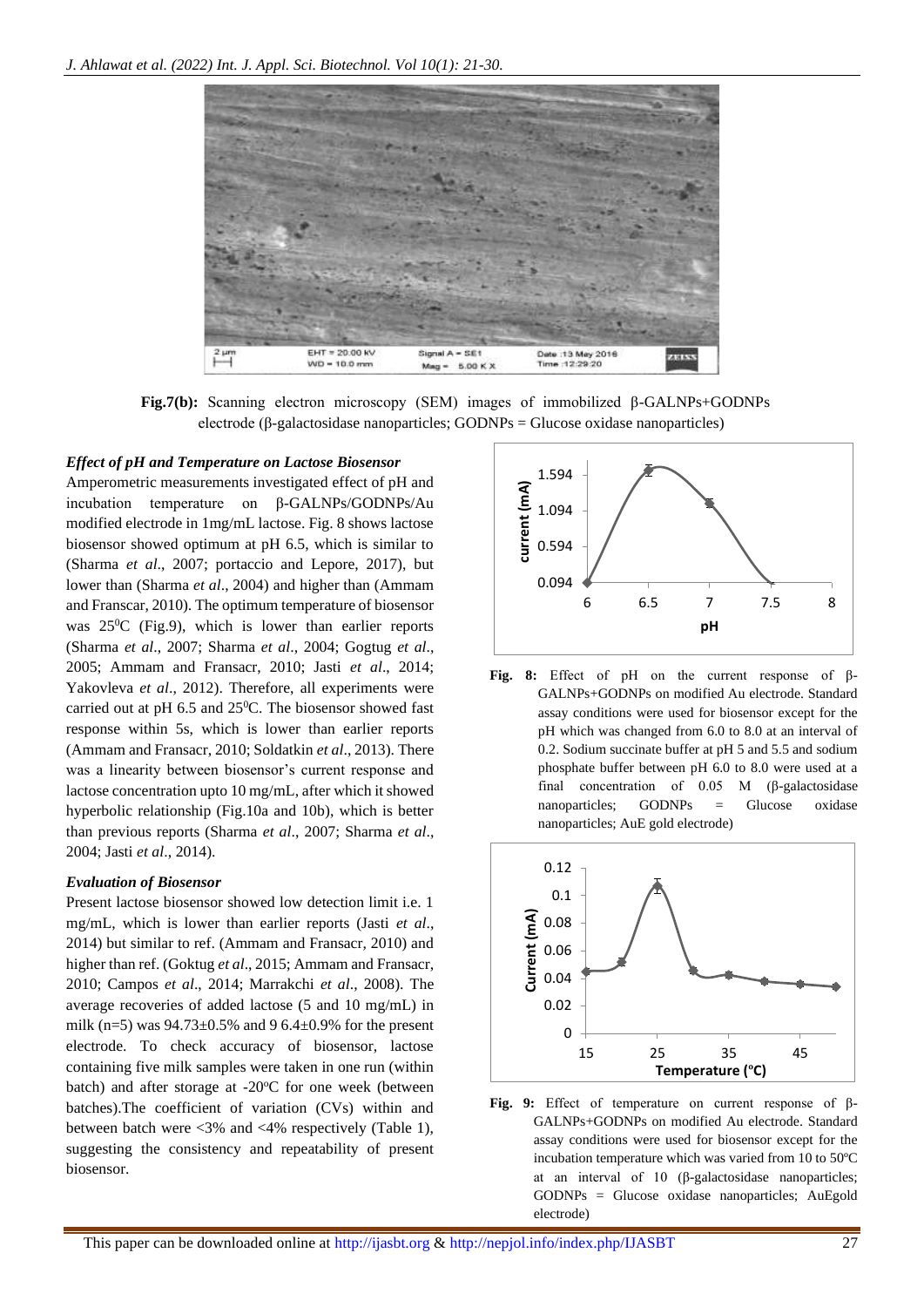

**Fig. 10:** Effect of lactose concentration on the current response of the fabricated lactose biosensor based on GALNPs+GODNPs/Au electrode. **(a)** Standard assay conditions were used for biosensor except the lactose which was varied from 0 to 100 mg/ml at an interval of 10 **(b)** Standard curve of lactose by GALNPs+GODNPs/Au electrode. Standard assay conditions were used for biosensor except the lactose which was varied from 0 to 10.0 mg/ml. (βgalactosidase nanoparticles; GODNPs = Glucose oxidase nanoparticles; AuE =gold electrode)

|  |                                                                  | Table 1: Within and between batches assay co-efficient of variation (CVs) for determination of lactose in |
|--|------------------------------------------------------------------|-----------------------------------------------------------------------------------------------------------|
|  | milk by biosensor employing $\beta$ -GalNPs+GOxNPs/Au electrode. |                                                                                                           |

| Total number of milk Samples (n=5) | Mean milk Lactose(mg/ml) | $\%CV$ |
|------------------------------------|--------------------------|--------|
|                                    |                          |        |
| Within batch (5)                   |                          |        |
| 38                                 |                          |        |
| 38.8                               |                          |        |
| 39.6                               | 39.48                    | 2.8%   |
| 40.2                               |                          |        |
| 40.8                               |                          |        |
| Between batch (5)                  |                          |        |
| 36                                 |                          |        |
| 36.7                               |                          |        |
| 37.2                               | 37.44                    | 3.2%   |
| 38.3                               |                          |        |
| 39                                 |                          |        |

GalNPs=Galactosidase nanoparticles; GOxNPs=Glucose oxidase nanoparticles

#### *Lactose Determination in Milk Samples*

The concentration of lactose in processed milk was extrapolated from standard curve for lactose between biosensor response in current (mA) and lactose concentration (Figure 10a). The biosensor measured lactose concentration in milk of woman, buffalo, Indian cow, American cow and goat and found to be 73 mg/mL, 48 mg/mL, 43 mg/mL, 47 mg/mL and 41mg/mL respectively, which is comparable to previous reports (Stoica *et al*., 2006).

## *Reusability and Storage of β-GALNPs+GODNPs/Au Electrode*

After every single measurement, the enzyme electrode was washed in reaction buffer 3-4 times. The electrode was used for 120 times with only 50% of loss in its initial activity, due covalent co immobilization of ENPs onto to Au wire. After 50 % loss of its activity, the enzyme electrode was discarded and a new enzyme electrode was used. The electrode surface was not regenerated. It was stored dry at 4 <sup>o</sup>C.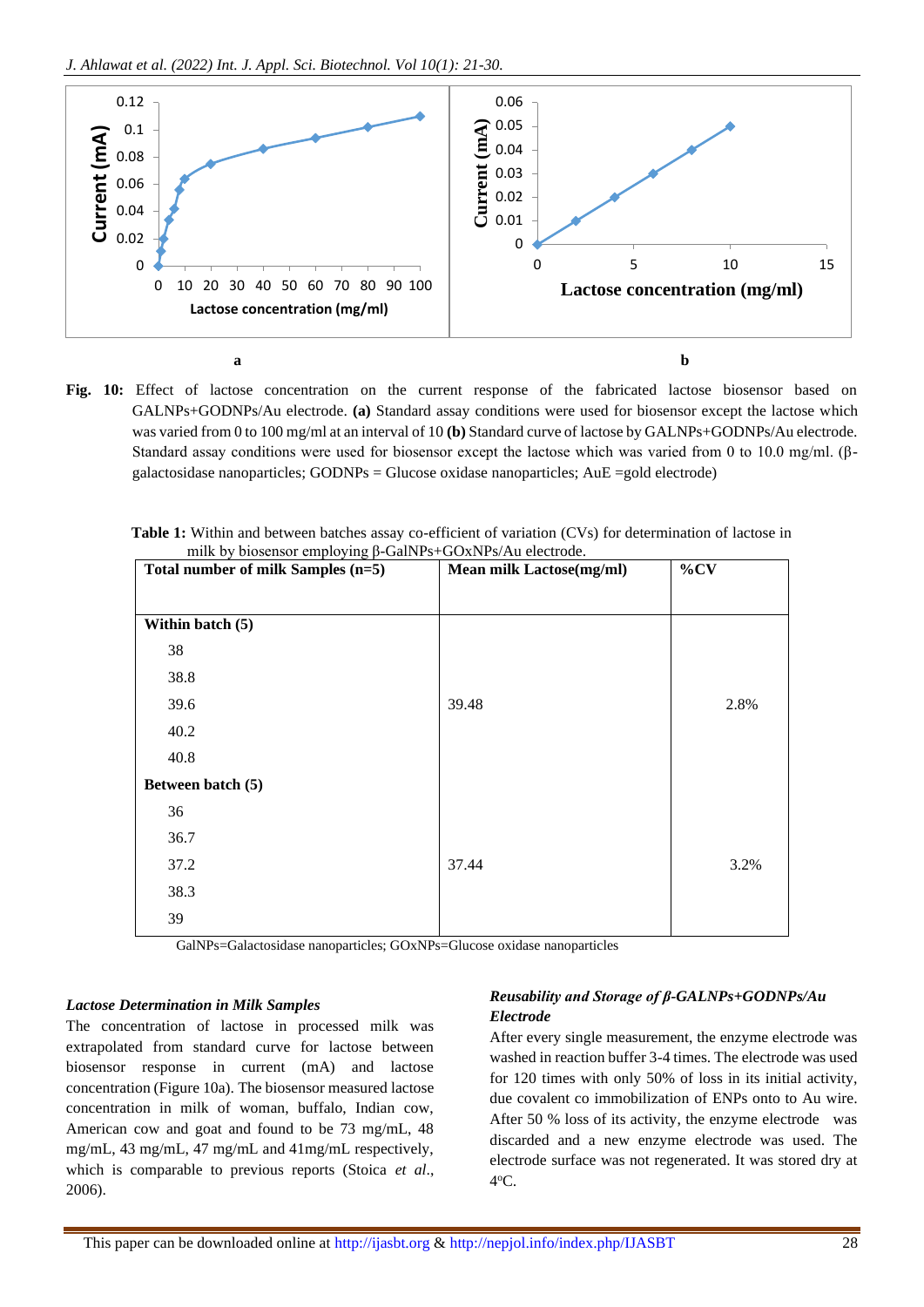## **Conclusion**

Based on direct co-immobilization of mixture of enzyme nanopartcles (β-GALNPs and GODNPs) onto Au electrode, an improved lactose biosensor was developed, which showed better analytic performance in terms of linearity (1 mg/mL to 10 mg/mL), response time (5s), reusability (120 times) and stability (3 months) compared to earlier reported biosensors. This has also simplified the fabrication of lactose biosensor. The nanoparticles of other enzymes could also be prepared in this manner and used in fabrication of many more biosensors with improved analytic performance in future.

# **Authors' Contribution**

Chandra Shekhar Pundir and Ranjana Jaiwal designed the work plan. Data collection, analysis and manuscript writing are done by Jyoti Ahlawat. Manuscript was checked by Chandra Shekhar Pundir and Ranjana Jaiwal. Final form of the manuscript is approved by all authors.

## **Conflict of Interest**

The authors declare that there is no conflict of interest with the present publication.

## **References**

- Aggarwal V, Malik J, Prashant A, Jaiwal R and Pundir CS (2016) Amperometric determination of serum total cholesterol with nanoparticles of cholesterol esterase and cholesterol oxidase. *Anal Biochem* **500**: 6–11. DOI: [10.1016/j.ab.2016.01.019](https://doi.org/10.1016/j.ab.2016.01.019)
- Amamcharla J and Metzger L (2011) Development of a rapid method for the measurement of lactose in milk using a blood glucose biosensor. *J Dairy Sci* **94**: 4800–4809. DOI: [10.3168/jds.2011-4416](https://doi.org/10.3168/jds.2011-4416)
- Ammam M and Fransaer J (2010) Two-enzyme lactose biosensor based on β-galactosidase and glucose oxidase deposited by AC-electrophoresis: Characteristics and performance for lactose determination in milk. *Sensors & Actuators B Chem* **148**: 583–589. DOI: [10.1016/j.snb.2010.05.027](https://doi.org/10.1016/j.snb.2010.05.027)
- Campos PP, Moraes ML, Volpati D, Miranda PB, Oliveira J and Ferreira M (2014) Amperometric detection of lactose using β-galactosidase immobilized in layer-by-layer films 6. *ACS Appl Mater Interfaces* **6**: 11657-11664. DOI: [10.1021/am5024463](https://doi.org/10.1021/am5024463)
- Chauhan N, Kumar A and Pundir CS (2014) Construction of an Uricase Nanoparticle Modified Au Electrode for Amperometric Determination of Uric Acid. *Applied Biotech* **174**: 1683–1694. Retrieved from: [https://link.springer.com/article/10.1007/s12010-014-](https://link.springer.com/article/10.1007/s12010-014-1097-6) [1097-6](https://link.springer.com/article/10.1007/s12010-014-1097-6)
- Chawla S, Rawal R, Sonia, Ramrati and Pundir CS (2013) Preparation of cholesterol oxidase nanoparticles and their application in amperometric determination of cholesterol. *J Nanoparticle Res* **15**: 1934. DOI: [10.1007/s11051-013-](https://doi.org/10.1007/s11051-013-1934-5) [1934-5](https://doi.org/10.1007/s11051-013-1934-5)
- Friedl J (1981) Lactase deficiency: Distribution, associated problems, and implications for nutritional policy. *Ecology*

*of Food and Nutrition* **11**(1): 37-48. DOI: [10.1080/03670244.1981.9990654](https://doi.org/10.1080/03670244.1981.9990654)

- Druzian JI, Doki C and Scamparini AR (2005) Simultaneous Determination of Sugars and Polyols in Low Calorie Ice Creams (diet/light) by High Performance Liquid Chromatography (HPLC). *Food Sci Technol* **25**: 279−284. https://www.scielo.br/j/cta/a/mYfCDJNbS3HcFMVbSQ Mh98S/?format=pdf&lang=pt
- Folin O and Denis W (1918) The Determination of Lactose in Milk. *J Biol Chem* **33**: 521−524. DOI: [10.1016/S0021-](https://doi.org/10.1016/S0021-9258(18)86571-1) [9258\(18\)86571-1](https://doi.org/10.1016/S0021-9258(18)86571-1)
- Göktuğ T, Sezgintürk MK, Dinçkaya E (2005) Glucose oxidaseβ-galactosidase hybrid biosensor based on glassy carbon electrode modified with mercury for lactose determination. *Analytica Chimica Acta* **551**: 51–56. DOI: [10.1016/j.aca.2005.07.021](https://doi.org/10.1016/j.aca.2005.07.021)
- Harris WM (1986) Automated Determination of Fat, Crude Protein, and Lactose in Ewe Milk by Infrared Spectrometry. *Analyst* **111**: 37-39. DOI: [10.1016/S0021-](https://doi.org/10.1016/S0021-9258(18)86571-1) [9258\(18\)86571-1](https://doi.org/10.1016/S0021-9258(18)86571-1)
- Jakhar S and Pundir CS (2018) Preparation, characterization and application of urease nanoparticles for construction of an improved potentiometric urea biosensor. *Biosens Bioelectron* **100**: 242-250. DOI: [10.1016/j.bios.2017.09.005](https://doi.org/10.1016/j.bios.2017.09.005)
- Jasti LS, Dola SR, Fadnavis NW, Addepally U, Daniels S and Ponrathnam S (2014) Co-immobilized glucose oxidase and β-galactosidase on bovine serum albumin coated allylglycidyl ether (AGE)–ethylene glycol dimethacrylate (EGDM) copolymer as a biosensor for lactose determination in milk. *Enz Micro Tech* 64-73. DOI: [10.1016/j.enzmictec.2014.07.005](https://doi.org/10.1016/j.enzmictec.2014.07.005)
- Kumar P, Jaiwal R and Pundir (2017) An improved creatinine biosensor based on nanoparticles of creatininase, creatinase and sarcosine oxidase. *Anal Biochem* **537**: 41- 49. DOI[: 10.1016/j.ab.2017.08.022](https://doi.org/10.1016/j.ab.2017.08.022)
- Kumar P, Narwal V, Jaiwal R and Pundir CS (2018) Construction and application of amperometricsarcosine biosensor based on SOxNPs/AuE for determination of prostate cancer. *Biosens Bioelectron* **122**:144–146. DOI[:10.1016/j.bios.2018.09.003](https://doi.org/10.1016/j.bios.2018.09.003)
- Liu G, Lin Y and Ostatná Wang V (2005) Enzyme nanoparticlesbased electronic biosensor. Chem. Commun. 3481-3483. DIO[: 10.1039/B504943A](https://doi.org/10.1039/B504943A)
- Malik M, Chaudhary R, Pundir CS. (2019) Construction of an amperometric pyruvate biosensor based on enzyme bound to a nanocomposite and its comparison with enzyme nanoparticles bound to electrode. *International Journal of Applied Sciences and Biotechnology* **7**(2): 195-206. DOI: [10.3126/ijasbt.v7i2.24445](https://doi.org/10.3126/ijasbt.v7i2.24445)
- Marrakchi M, Dzyadevych SV, Lagarde F, Martelet C and Jaffrezic-Renault N (2008) Conductometric biosensor based on glucose oxidase and beta-galactosidase for specific lactose determination in milk. *Materials Sci Eng C* **28**: 872–875. DOI[: 10.1016/j.msec.2007.10.046](https://doi.org/10.1016/j.msec.2007.10.046)